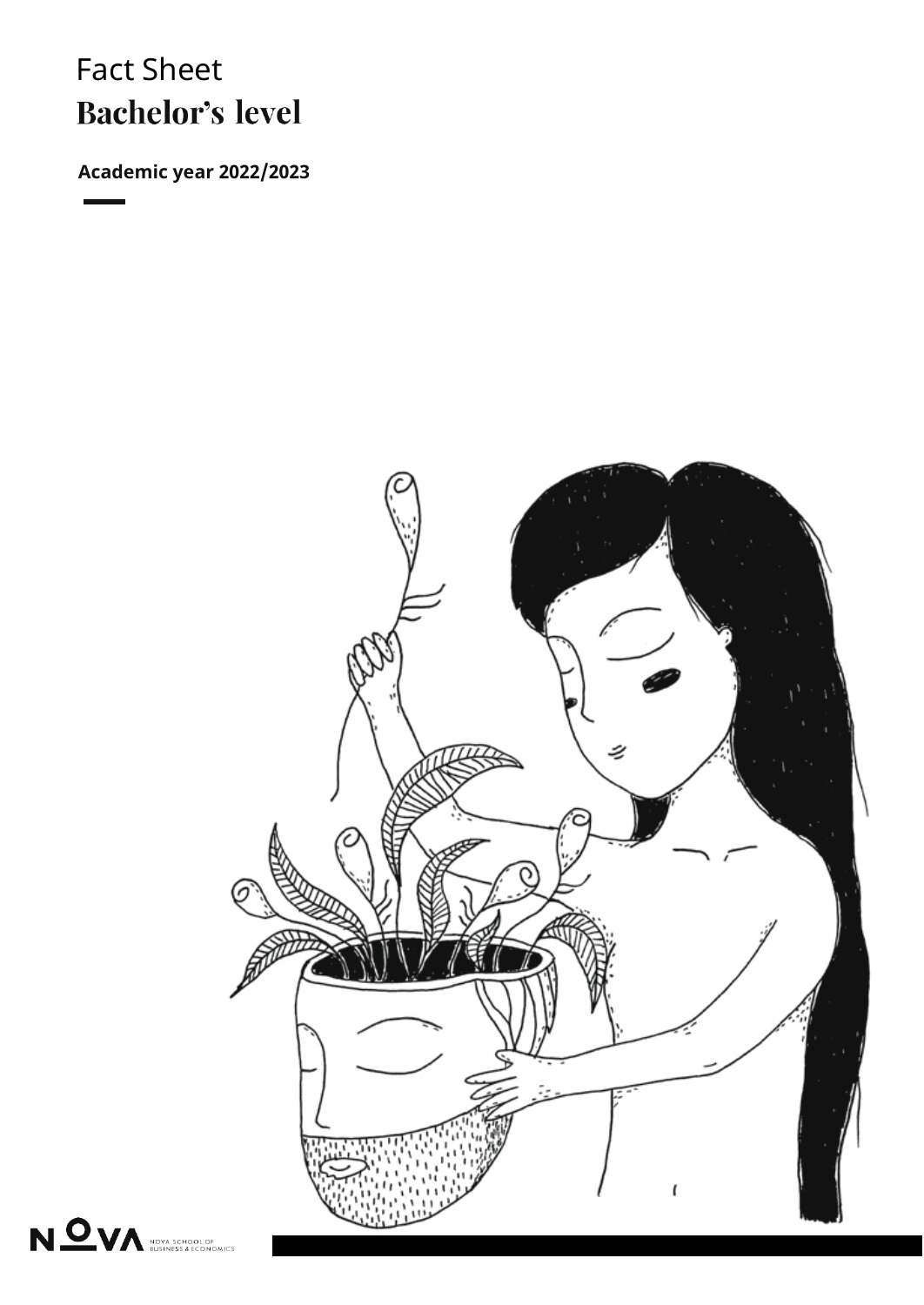## **Contacts**

| <b>Address</b>                               | <b>Contact People</b>                     |
|----------------------------------------------|-------------------------------------------|
| <b>Nova School of Business and Economics</b> | <b>Victoria Winter</b>                    |
| <b>International Mobility Team</b>           | Director of Institutional Relations       |
| Rua da Holanda, 1                            | victoria.winter@novasbe.pt                |
| 2775-405 Carcavelos                          |                                           |
| Portugal                                     | <b>INTERNATIONAL MOBILITY TEAM</b>        |
|                                              | Paula Caria, Ms                           |
| Web address                                  | <b>International Mobility Team Leader</b> |
| https://www2.novasbe.unl.pt/en               | international.mobility@novasbe.pt         |
| $\angle$ Link for general information        | <b>Carlos Spínola, Mr</b>                 |
| https://www2.novasbe.unl.pt/en/programs/ex   | <b>Incoming Mobility Assistant</b>        |
| c hange-programs/general-information         | international.mobility@novasbe.pt         |
|                                              | <b>Franciely Veloso, Ms</b>               |
| <b>Telephone</b>                             | <b>Outgoing BSc Students Assistant</b>    |
| +351 21 380 16 89                            | outgoing.bachelors@novasbe.pt             |
|                                              | <b>Accommodation &amp; Visas:</b>         |
|                                              | lifeatnova@novasbe.pt                     |

| <b>IMPORTANT</b>           |                                                                                                                                                                                                                                                                                                                                                                                 |
|----------------------------|---------------------------------------------------------------------------------------------------------------------------------------------------------------------------------------------------------------------------------------------------------------------------------------------------------------------------------------------------------------------------------|
| Language of<br>instruction | English. First Year courses may also be taught in Portuguese                                                                                                                                                                                                                                                                                                                    |
| <b>English Proficiency</b> | Students are required to have at least a European B2 English Level, TOEFL 84<br>and/or IELTS 6 grade. A declaration from the local Academic Director stating the<br>student's English level is also accepted.                                                                                                                                                                   |
| <b>Syllabi</b>             | Bachelor's Syllabi are available on our site<br>https://www2.novasbe.unl.pt/en/programs/exchange-programs/courses-for-<br>exchange-students. If a syllabi for a specific course is not available, please contact us<br>international.mobility@novasbe.pt.                                                                                                                       |
| <b>Enrollment</b>          | Enrollment is done online in a platform to which the student will have access with a<br>username and password sent in the welcome e-mail. Students are advised to choose<br>courses from one year of studies only, in order to have a suitable schedule.                                                                                                                        |
|                            | At Nova we have a limited number of places in each course. We are not able to<br>guarantee that all students are placed according to their first preferences: in<br>this way, one is advised to have alternative choices approved by the home university.<br>We have a period of changes (add/drop) where students may change their<br>options, pending availability of places. |
|                            | Home Universities/Schools cannot ask for one specific course to be taken at Nova<br>SBE, because we do not guarantee enrollment in specific courses. Students who<br>come in their last semester of studies and have to take specific courses must be<br>made aware of this rule and consider their options prior to applying to Nova SBE.                                      |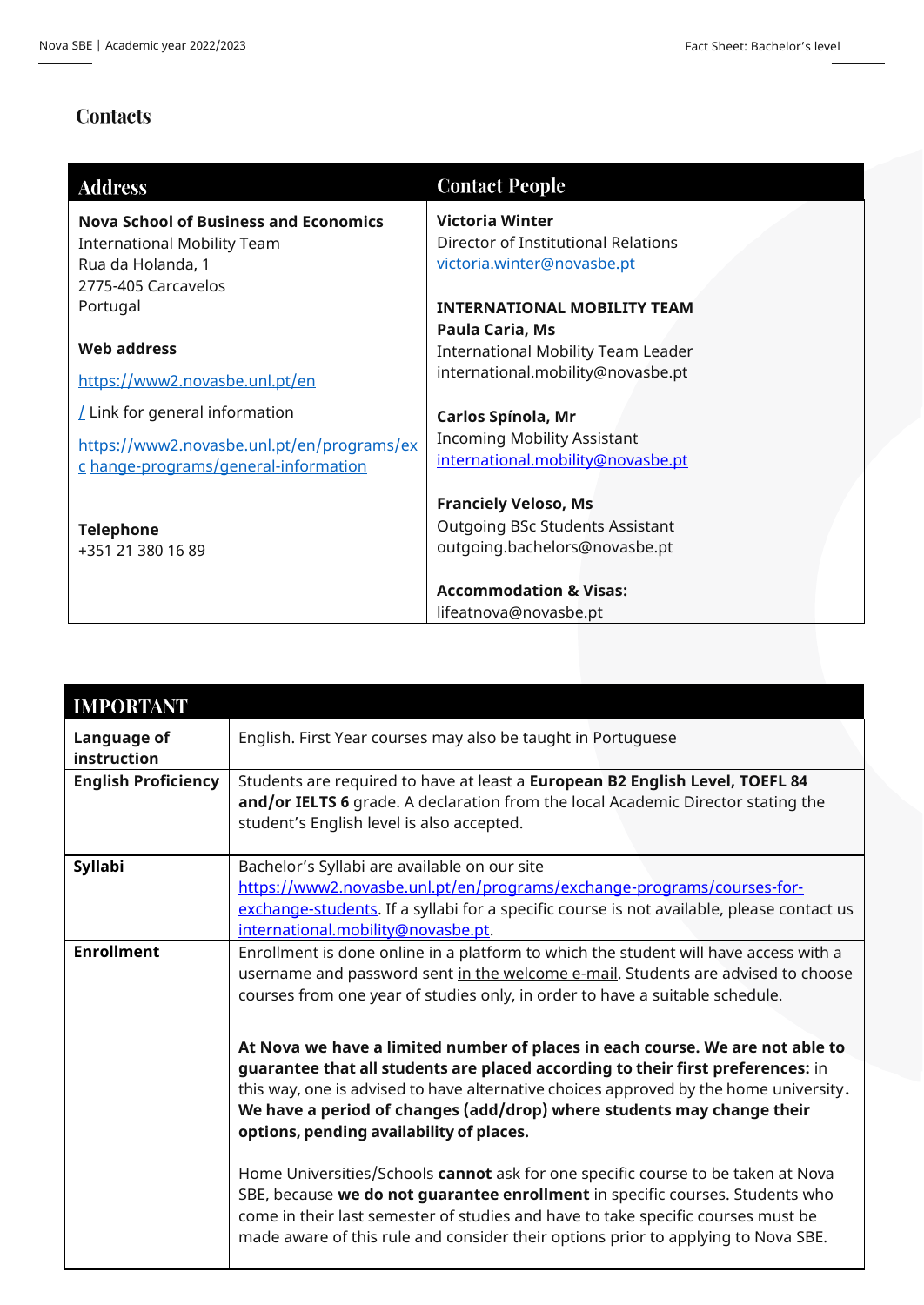| <b>IMPORTANT</b>     |                                                                                                                                                  |
|----------------------|--------------------------------------------------------------------------------------------------------------------------------------------------|
| <b>Exchange</b>      | Students must send all documents by mail, dully filled in for signature. Learning                                                                |
| <b>Documents</b>     | agreements for the Erasmus Program should preferably be sent through the online                                                                  |
|                      | Learning agreement system.                                                                                                                       |
| <b>Transcript of</b> | Transcripts of records are sent until the end of February (for Fall) and July (for                                                               |
| <b>Records</b>       | Spring). No Transcripts may be issued in January or June.                                                                                        |
|                      |                                                                                                                                                  |
| <b>Workload</b>      | There is a special course list for Exchange students published in Moodle.                                                                        |
|                      | Courses are full-time, Monday to Friday during working hours, and structured in                                                                  |
|                      | Semesters.                                                                                                                                       |
|                      | A regular Nova SBE student takes four / five courses per semester, corresponding to<br>about 30 ECTS credit units.                               |
|                      |                                                                                                                                                  |
|                      | Each course counts for 7.5 ECTS or 4 ECTS. This implies three weekly classes of                                                                  |
|                      | 1H30 per course, during 12 weeks. In this workload there are both theoretical                                                                    |
|                      | and practical classes. Most courses have one practical class and two theoretical                                                                 |
|                      | per week. (First year courses will count for 7.5 ECTS or 3.5 ECTS)                                                                               |
|                      | <b>Maximum limit of ECTS: 31,5 ECTS</b>                                                                                                          |
| <b>Assessment</b>    | Assessment is defined by the course instructor.                                                                                                  |
|                      |                                                                                                                                                  |
|                      | Mid-terms may be booked for Saturday mornings. Students are advised to not make<br>travel commitments prior to checking their mid-term schedule. |
|                      |                                                                                                                                                  |
|                      | In-class written work cannot be less than 50%. The weight of the exam's grade cannot                                                             |
|                      | be less than 30% and not more than 70%.                                                                                                          |
|                      | <b>Exams are offered twice:</b> The first examination period extends over three weeks                                                            |
|                      | while the second lasts one week only. Be aware that no more than two                                                                             |
|                      | examinations can be taken in the second exam period (re-sit) and you can only                                                                    |
|                      | take them if you failed the first exam or missed it. Note that the evaluation method                                                             |
|                      | in the second assessment may be different. Students must enroll online.                                                                          |
|                      | Improving a Grade: Limited to one grade improvement exam per semester, by                                                                        |
|                      | obtaining a grade of at least 10. Students must enroll for the exam on NetPA 3 days                                                              |
|                      | prior to the exam date and pay the enrollment fee. Exams will not be rearranged.                                                                 |
| <b>Grading Scale</b> | <b>0 - 20</b> (Fail range is from 0 to 9; 10 points is the threshold to pass)                                                                    |
|                      | <b>Equivalence to ECTS:</b>                                                                                                                      |
|                      |                                                                                                                                                  |
|                      |                                                                                                                                                  |
|                      |                                                                                                                                                  |
|                      |                                                                                                                                                  |
|                      |                                                                                                                                                  |
|                      |                                                                                                                                                  |
|                      |                                                                                                                                                  |
|                      |                                                                                                                                                  |
|                      |                                                                                                                                                  |
|                      |                                                                                                                                                  |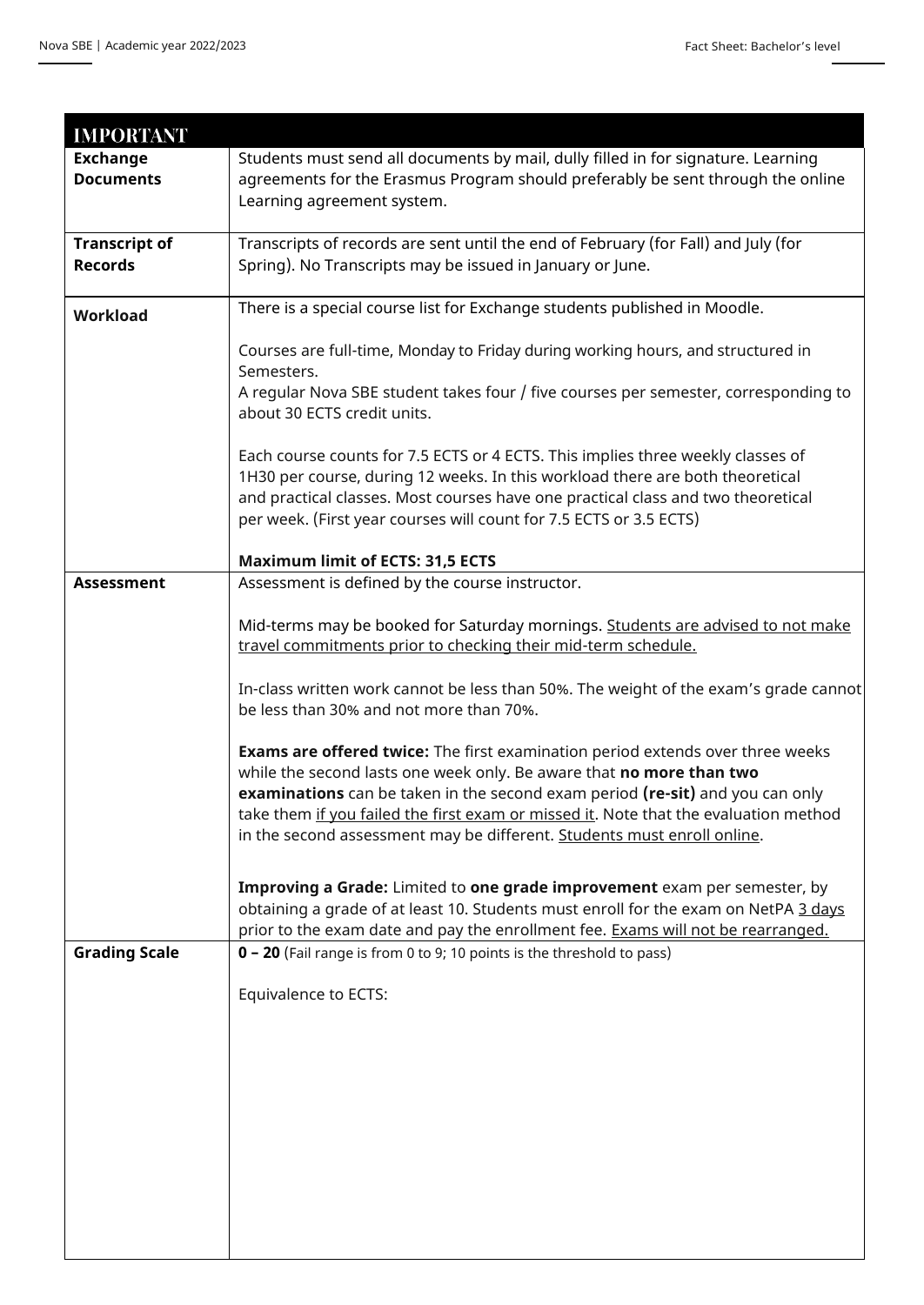| % of successful students<br>normally achieving the<br>grade<br>10                                                                                                                                                                                                                                                                                    | <b>Definition</b><br><b>EXCELLENT - outstanding</b>                                               |  |
|------------------------------------------------------------------------------------------------------------------------------------------------------------------------------------------------------------------------------------------------------------------------------------------------------------------------------------------------------|---------------------------------------------------------------------------------------------------|--|
|                                                                                                                                                                                                                                                                                                                                                      |                                                                                                   |  |
|                                                                                                                                                                                                                                                                                                                                                      | performance with only minor errors                                                                |  |
| 25                                                                                                                                                                                                                                                                                                                                                   | VERY GOOD - above the average<br>standard but with some errors                                    |  |
| 30                                                                                                                                                                                                                                                                                                                                                   | <b>GOOD</b> - generally sound work                                                                |  |
| 25                                                                                                                                                                                                                                                                                                                                                   | <b>SATISFACTORY - fair but with</b><br>significant shortcomings                                   |  |
| 10                                                                                                                                                                                                                                                                                                                                                   | <b>SUFICIENT</b> - performance meets the<br>minimum criteria                                      |  |
|                                                                                                                                                                                                                                                                                                                                                      | <b>FAIL - some more work or</b><br>considerable work required before the<br>credit can be awarded |  |
| * The ECTS grading scale equivalence is obtained based on the distribution of course unit grades in the three academic years<br>prior to the one in which the student completed his/her course unit.                                                                                                                                                 |                                                                                                   |  |
| The Faculdade de Ciências Sociais e Humanas da Universidade Nova de<br>Lisboa (FCSH) organizes a Portuguese language and culture course for foreign<br>international mobility students. Classes are held in its facilities located at Av. de<br>Berna, n. 26-C, P-1050 LISBOA. These classes will not be offered at Nova SBE's<br>Carcavelos Campus. |                                                                                                   |  |
|                                                                                                                                                                                                                                                                                                                                                      | More information at: http://ple.fcsh.unl.pt/en/semester-course/.                                  |  |

| <b>Nominations and Applications</b> |                                                                                                                                                                                                                                      |  |
|-------------------------------------|--------------------------------------------------------------------------------------------------------------------------------------------------------------------------------------------------------------------------------------|--|
| <b>Nominations</b>                  | Nominations are done on Nova SBE's new platform.                                                                                                                                                                                     |  |
|                                     | <b>Deadlines</b><br>From February 20 <sup>th</sup> until <b>April 20<sup>th</sup></b> for the Fall semester and<br>whole academic year from August 1 <sup>st</sup> until <b>September 20<sup>th</sup></b> for<br>the Spring semester |  |
| <b>Applications</b>                 | The platform sends a link directly to the students, right after the nomination is done.                                                                                                                                              |  |
|                                     | Deadlines for applications<br>Until April 27 <sup>th</sup> for the Fall semester and whole academic year<br>Until September 27 <sup>th</sup> for the Spring semester                                                                 |  |
| <b>Freemovers</b>                   | Freemover students have to apply on the platform available on Nova SBE's website                                                                                                                                                     |  |
|                                     | <b>Deadlines</b><br>February 20 <sup>th</sup> - April 27 <sup>th</sup><br>July 1 <sup>st</sup> - September 27 <sup>th</sup>                                                                                                          |  |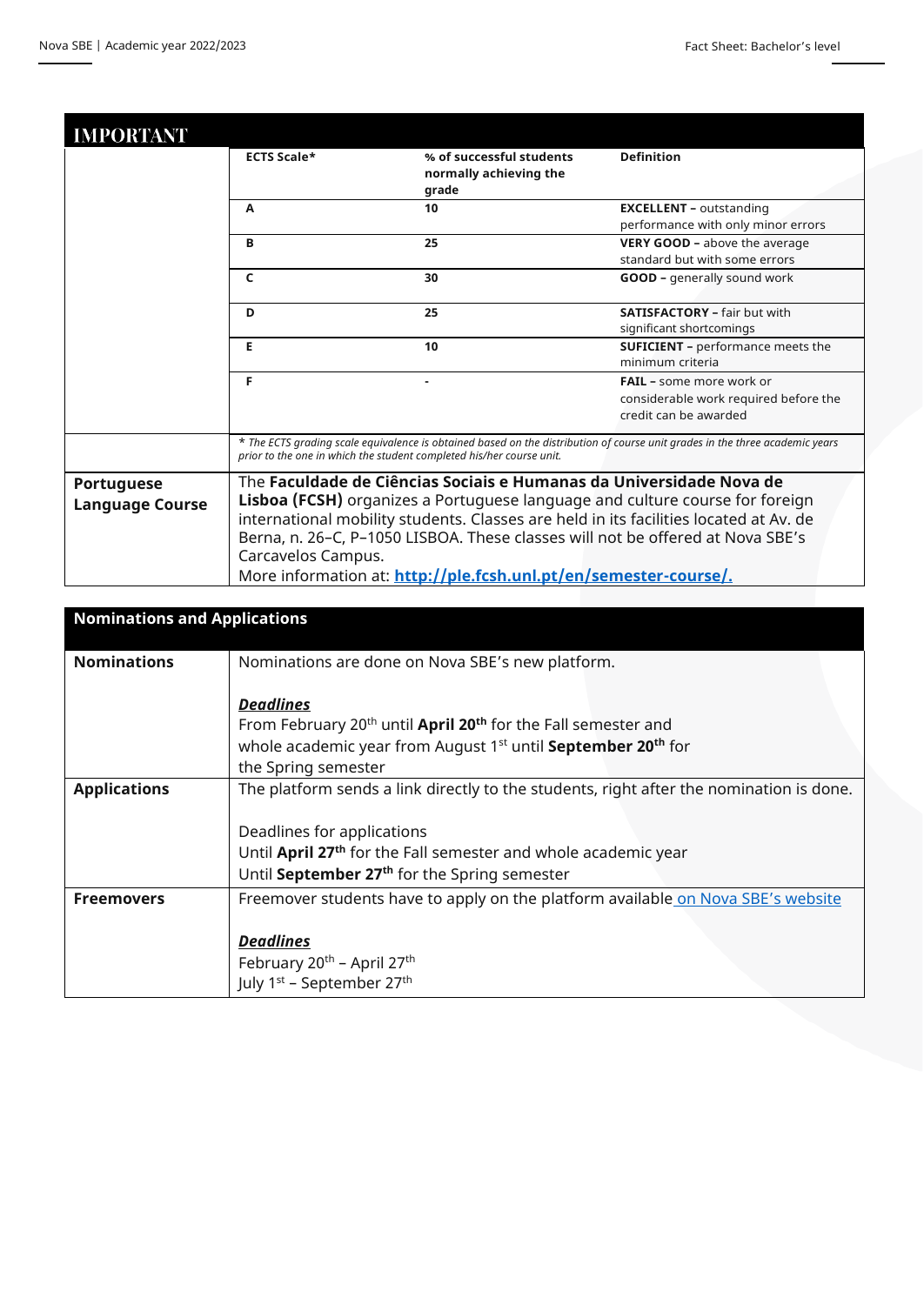| <b>Life at Nova</b>     |                                                                                                                                                                           |
|-------------------------|---------------------------------------------------------------------------------------------------------------------------------------------------------------------------|
| <b>Accommodation</b>    | Nova SBE signed partnerships with companies that help foreign students find a                                                                                             |
|                         | suitable accommodation in Lisbon or Carcavelos. Check our website for more                                                                                                |
|                         | information - Life at Nova                                                                                                                                                |
| <b>Living Expenses</b>  | Students' expenses in Lisbon will naturally depend on their living situation and on                                                                                       |
|                         | their own spending habits. We provide, however, an approximate estimate foran                                                                                             |
|                         | average student below:                                                                                                                                                    |
|                         | Accommodation: 450€ - 850€/month                                                                                                                                          |
|                         | Meals: 150€ - 200€/month                                                                                                                                                  |
|                         | Books/Supplies: 50€/month                                                                                                                                                 |
|                         | Transportation (bus, train, metro): 30€ - 40€/month<br>Leisure: 75€ -100€/month                                                                                           |
| <b>Health Insurance</b> | In order to have access to public health care, E.U. citizens, who are not residents in                                                                                    |
|                         | Portugal, must bring their European Health Insurance Cards issued by their home                                                                                           |
|                         | countries.                                                                                                                                                                |
|                         | Other students are strongly recommended to have a health insurance coverage for                                                                                           |
|                         | the whole period in Lisbon, which is also mandatory for a Visa Request.                                                                                                   |
| <b>Visa Request</b>     | In order to obtain the correct Visa, you need to possess the following documents and                                                                                      |
|                         | information.                                                                                                                                                              |
|                         |                                                                                                                                                                           |
|                         | Students coming from countries outside the Schengen Area, or the Republic of                                                                                              |
|                         | Ireland are required to ask for a Schengen Visa for Studying Purposes ("Temporary<br>Stay Visa for Attendance of a Study Program into an Educational Establishment"       |
|                         | for longer than three months and up to one year) or a Residence Permit (for stays                                                                                         |
|                         | that could take longer than one year). Please note that you can apply for a Residence                                                                                     |
|                         | Permit once you are in Portugal, instead of renewing your Schengen Visa.                                                                                                  |
|                         | Do not enter Portugal with a Tourist Visa, you will not be able to renew it.                                                                                              |
|                         |                                                                                                                                                                           |
|                         | <b>Documents usually required:</b>                                                                                                                                        |
|                         | Official form (available at Application forms - General information - Short Stay                                                                                          |
|                         | Visas (Schengen) - Visa (mne.gov.pt)<br>Passport or other travel document, and copies of your previous visas (please                                                      |
|                         | note that Passports must be valid for up to six months)                                                                                                                   |
|                         | Two passport-sized photos (in colour)                                                                                                                                     |
|                         | A copy of your return ticket reservation (although not always required)<br>$\bullet$                                                                                      |
|                         | Document certifying the third-country national is in a regular situation when                                                                                             |
|                         | the applicant is from a different nationality than that of the country where the                                                                                          |
|                         | visa is being requested                                                                                                                                                   |
|                         | Valid travel insurance covering necessary medical expenses, including<br>٠<br>emergency assistance and repatriation                                                       |
|                         | Accommodation plans for the duration of your stay (e.g. hotel reservation)<br>$\bullet$                                                                                   |
|                         | Form authorizing access to the Portuguese criminal record by the Immigration                                                                                              |
|                         | and Border Services (SEF)                                                                                                                                                 |
|                         | Criminal record from your country of origin or country of residency for over<br>$\bullet$                                                                                 |
|                         | one year                                                                                                                                                                  |
|                         | Proof of means of subsistence to last the duration of your stay                                                                                                           |
|                         | Proof of civil status (married, children, etc.)<br>$\bullet$                                                                                                              |
|                         | Proof of economic status (employed, self-employed, student, retired, etc.)<br>$\bullet$<br>Document issued by the higher education institution in which the correct dates |
|                         | $\bullet$<br>of your studies are stated - acceptance letter.                                                                                                              |
|                         |                                                                                                                                                                           |
|                         | Where to ask:                                                                                                                                                             |
|                         | According to your nationality and/or country of residence (if your country of                                                                                             |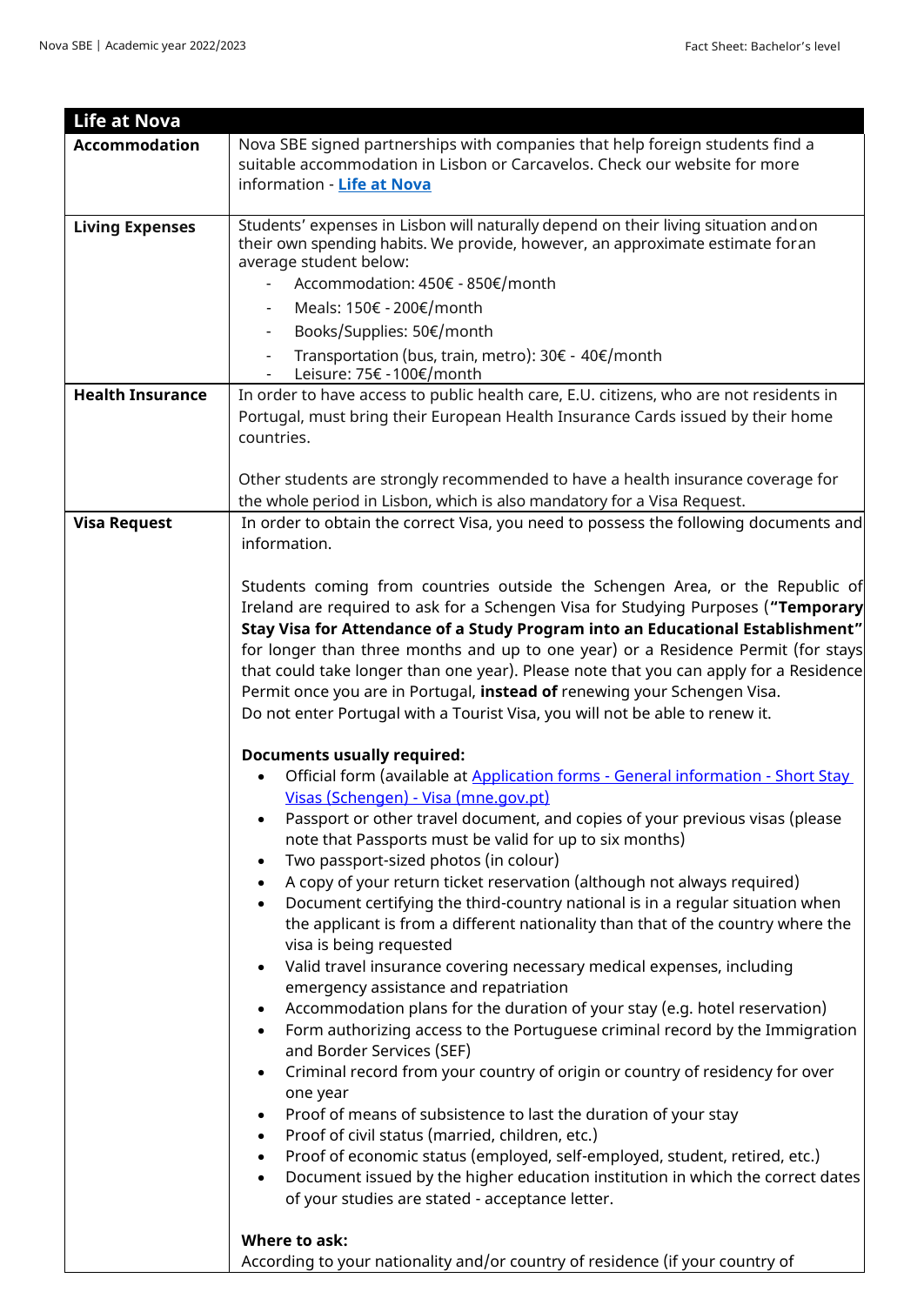| Nova SBE   Academic year 2022/2023 | Fact Sheet: Bachelor's level                                                                                                                                   |
|------------------------------------|----------------------------------------------------------------------------------------------------------------------------------------------------------------|
|                                    | residence is different from that of your nationality), you should lodge your visa                                                                              |
|                                    | application with the Portuguese Embassy/Consulate closest to you.                                                                                              |
|                                    |                                                                                                                                                                |
|                                    | <b>Important Notices:</b>                                                                                                                                      |
|                                    | Portuguese visa processing time varies depending on the purpose of your visit. It can                                                                          |
|                                    | take anywhere from two weeks up to two to three months, so it is advisable to start                                                                            |
|                                    | the Portuguese visa application process as soon as you receive your Acceptance                                                                                 |
|                                    | Letter.                                                                                                                                                        |
|                                    | <b>IMPORTANT NOTICES:</b>                                                                                                                                      |
|                                    |                                                                                                                                                                |
|                                    | Portuguese visa processing time varies depending on the purpose of your visit. It                                                                              |
|                                    | can take anywhere from two weeks up to two to three months, so it is advisable<br>to start the Portuguese visa application process as soon as you receive your |
|                                    | <b>Acceptance Letter.</b>                                                                                                                                      |
|                                    | Upon arrival, book your appointment with SEF for renewal purposes as times vary                                                                                |
|                                    | between two to five months to get an appointment.                                                                                                              |
| <b>Facilities</b>                  | Library/documentation centers, computer facilities (including e-mail connections for                                                                           |
|                                    | all International Mobility students) and wireless internet access throughout the main                                                                          |
|                                    | buildings, Catering Facilities (bars, canteen), dedicated Study Rooms are available to                                                                         |
|                                    | all Students. There is also a bank and private medical facilities.                                                                                             |
|                                    | Several students' organizations and clubs are also open to International Mobility                                                                              |
|                                    | Students. More info can be found in Moodle.                                                                                                                    |